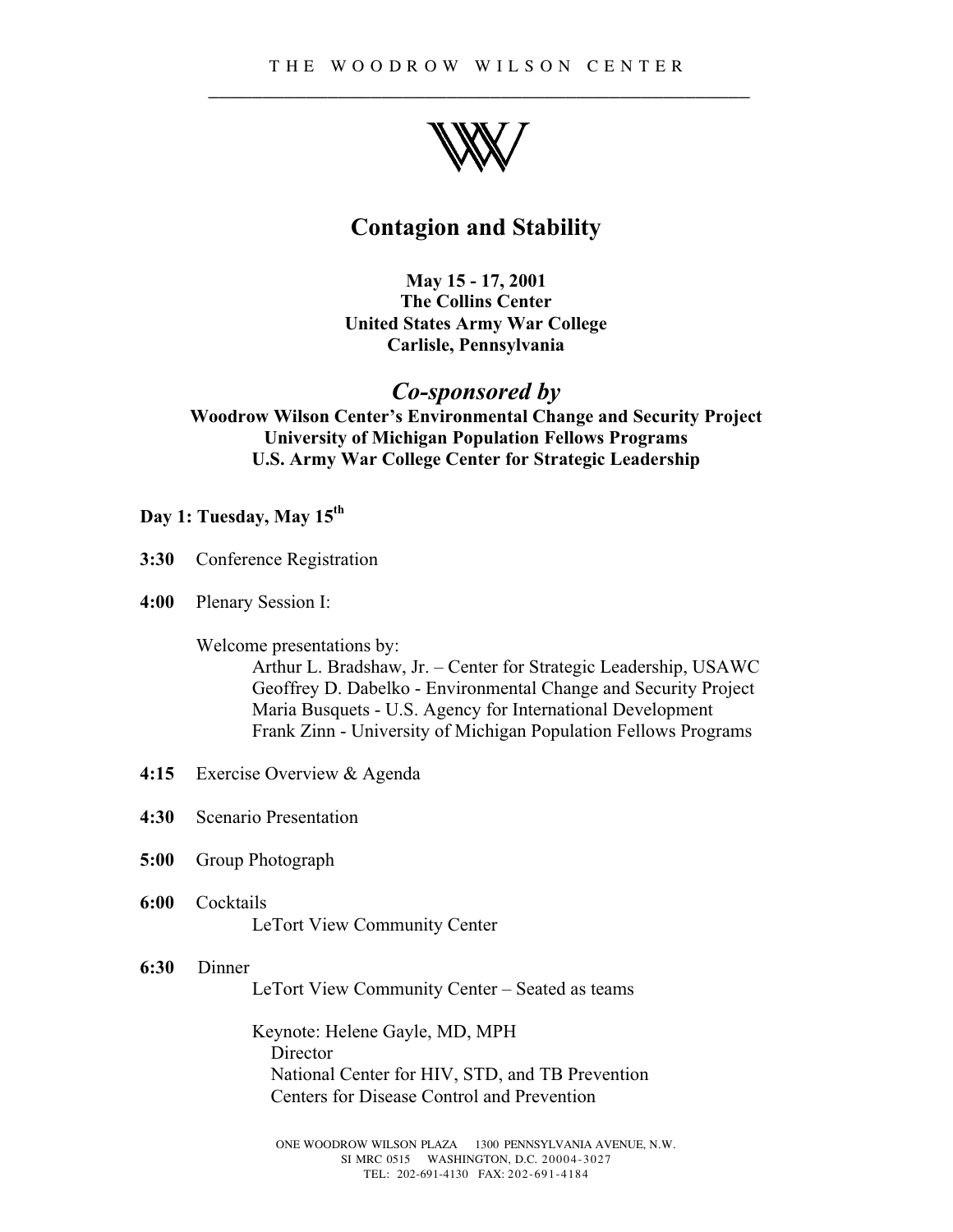

#### **Day 2: Wednesday, May 16th**

- **7:00** Breakfast at the Hampton Inn
- **8:00** Coffee at The Collins Center
- **8:30** Team Instructions Briefing Main Conference Room
- **8:40** Move to Team Rooms
- **8:45** Team Introductions/Leader Organization
- **9:00** Development of Initial Team Negotiating Positions
- **10:15** Working Break
- **10:30** Team Negotiation Session #1
- **11:30** Reform in Team Rooms Brief back Negotiations
- **12:00** Lunch Ardennes Dining Room
- **1:30** Development/Revision of Team Negotiating Positions
- **2:15** Team Negotiation Session #2
- **3:15** Working Break
- **3:30** Reform in Team Rooms Brief back Negotiations
- **4:00** Development/Revision of Team Negotiating Positions
- **5:00** End of Work Day
- **6:00** Cocktails and Reception LeTort View Community Center